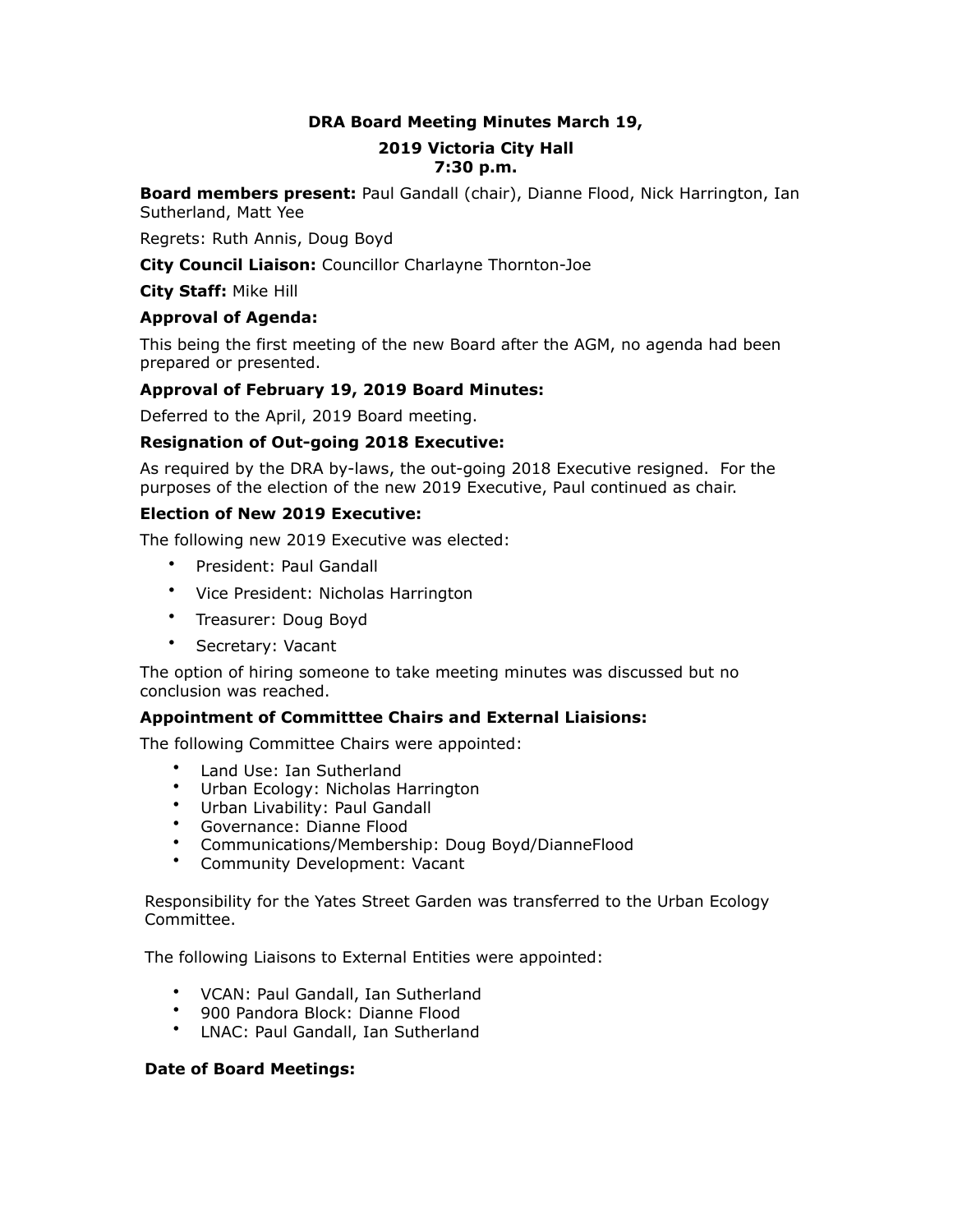The Board agreed that the monthly Board meetings would be held on the second Tuesday of each month, at 5:30 p.m., at City Hall.

#### **Councillor Liasion Report**

Councillor Thornton-Joe reviewed developments on the Police budget, which was postponed again for decision, with the Police Chief being asked to re-visit various items.

She reported that the Herald Street Brewery and Lounge application was expanded to 178 occupants and a 2:00 a.m. closing. She was concerned about noise concerns in the neighbourhood with all the anticipated new residents. Committee of the Whole had approved it but Council postponed it. In response to concerns about the City staff input into the approval process, Mike Hill offered to make a presentation at the next Board meeting on the process.

Councillor Thornton-Joe reported from the 900 Pandora Block that the Our Place storage bins were a success. A problem with enforcement of persons sleeping in various places is that if not in a tent, then it's hard to require them to move on. The large Sequoia at Centennial Square is being fenced off, to prevent people sleeping under it.

#### **Adjournment:** 8:00 p.m.

**Date of next Board meeting:** April 9, 2019.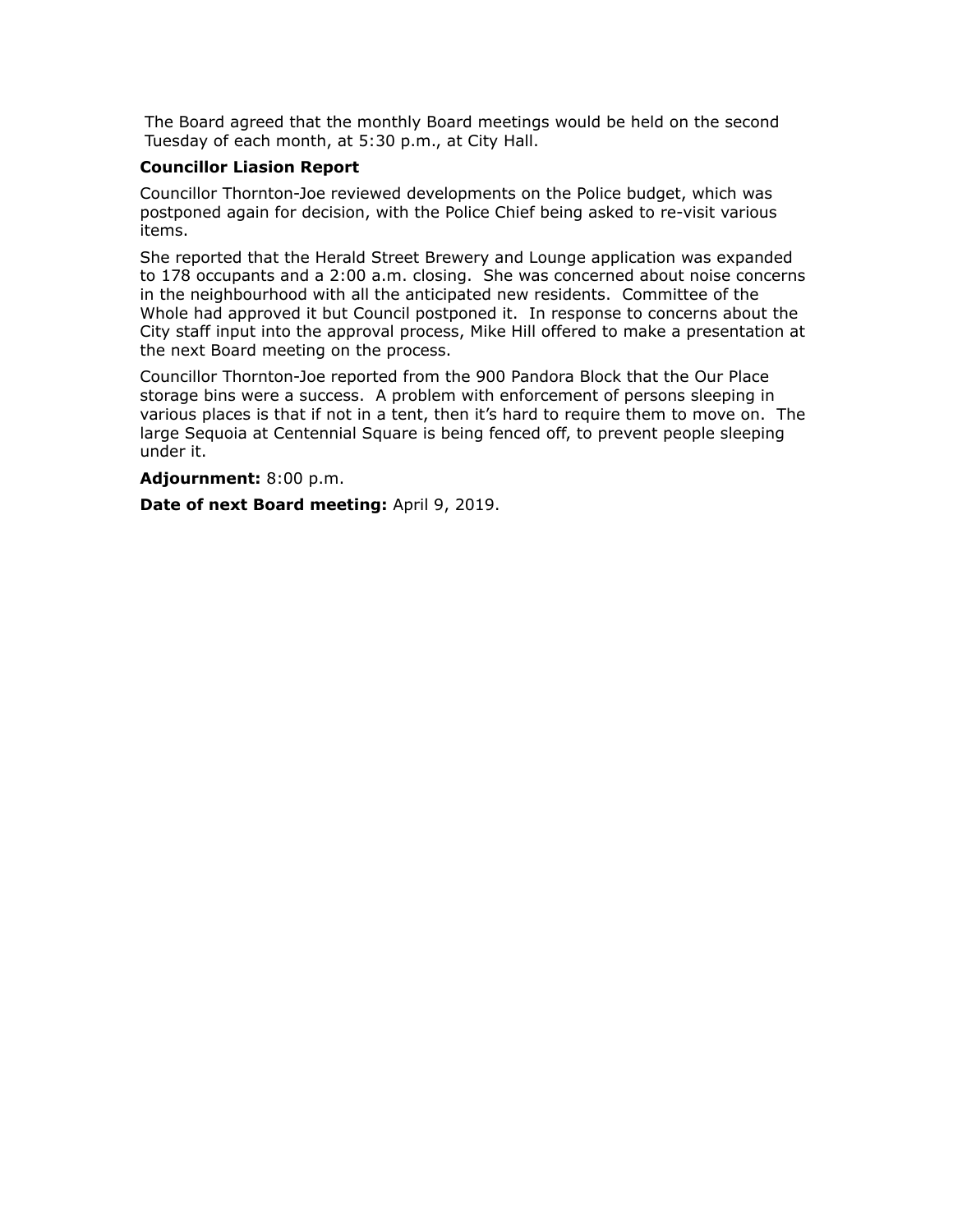

March 2019 Update **Downtown** 

## **In Your Neighbourhood**

## **Bicycle Master Plan Implementation**

On February 21, Council approved recommendations in a staff report providing an overview of the Bicycle Master Plan Program and presenting options to increase the probability of completing the remaining All Ages and Abilities Bicycle Network by the end of 2022. It is believed that completion of the network would otherwise take until 2023 or 2024. Council approved streamlined project processes and activities to be achieved through a condensed engagement process, bundled procurement, and reduced design timelines. Additional temporary staff positions were also approved.

Invitations to provide input have been sent out to affected neighbourhoods, including **Downtown Residents Association** with regards to the Vancouver Street project (protected bike lanes from Pandora Avenue to Meares Street)

- Open House & Design Workshops: **Saturday April 6, 2019** between 10am 1pm at Victoria City Hall
- On-street information stations: **Sunday April 7, 2019** (3 locations; see attached)
- Open House & Design Workshops: **Monday April 8, 2019** between 11am 1pm and again from 3pm 5pm at Victoria City Hall

During the month of April, City staff are also able to discuss design concepts at one of your scheduled upcoming meetings or on a walking tour with your members. If you would like to schedule either of these, or have further questions, please contact Alannah Rodgers at arodgers@victoria.ca. Find more information on the City's website.

## **Cherry Blossoms Special**

Council has formally recognized the historic importance and symbolic significance of cherry blossom trees. Staff has been directed to include the historic importance and symbolic significance of cherry blossom trees when considering what trees to plant and to report back with options for maintaining an ongoing presence of cherry trees as part of a regular update on the implementation of the City's Urban Forest Master Plan.

## **Grants**

The Spring 2019 intake period for Great Neighbourhood grants is now open and will close on April 15. Now is the time to consider what you or your organization would like to do towards improving your neighbourhood!

## **City Strategic Plan**

On March 14, after a series of Council meetings, a community workshop and a public survey, Council approved their four year **Strategic Plan**.

## **Policing**

Council considered the latest amendments to the police budget on March 21 and referred the motion below to their April 4 Committee of the Whole meeting:

> CITY OF VICTORIA | Downtown Harris Green Neighbourhood Councillor: Charlene Thornton Joe cthornton-joe@victoria.ca Neighbourhood Staff Contact: Michael Hill mhill@victoria.ca

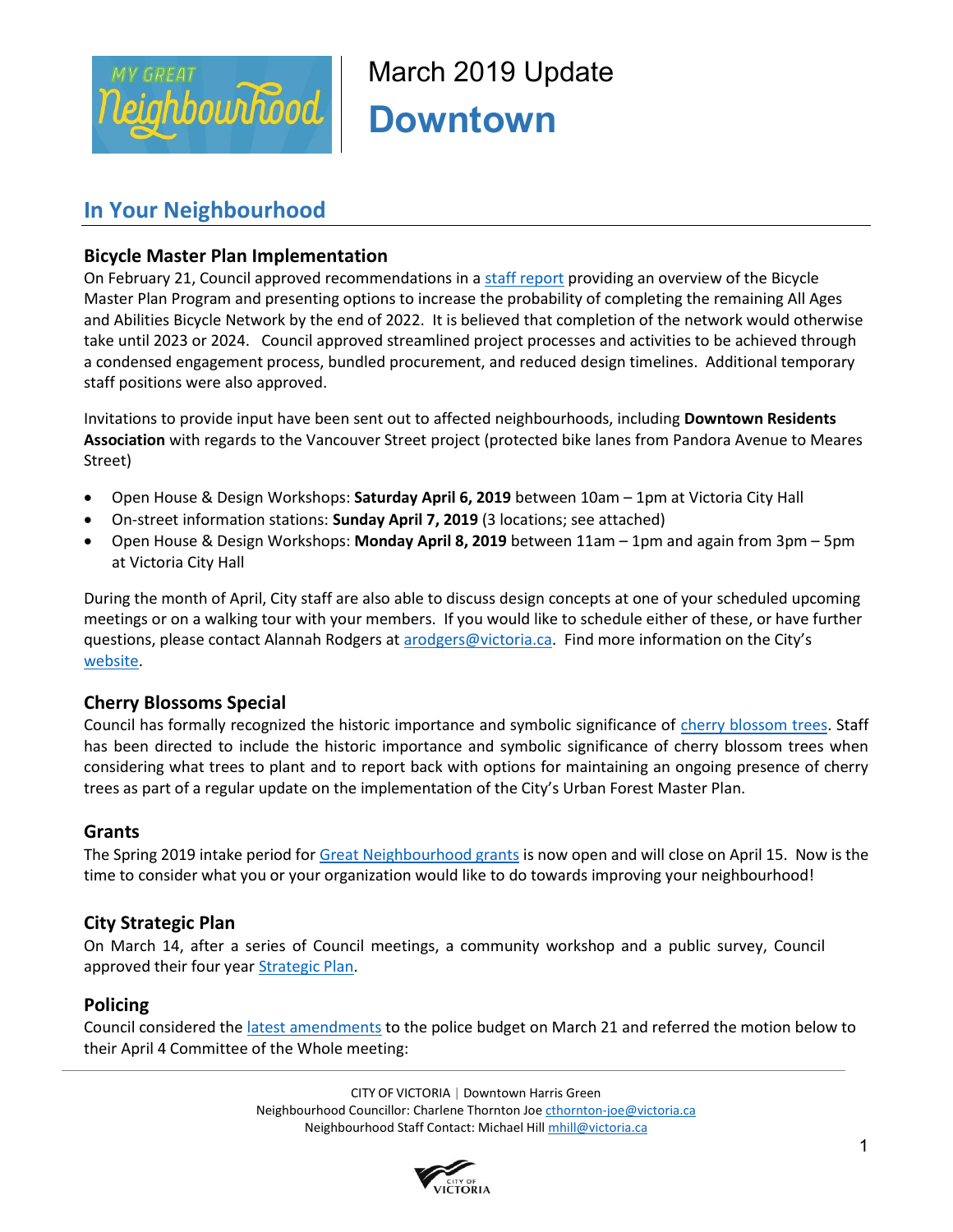

# March 2019 Update **Downtown**

That Council requests that VicPD examine the following measures, as part of 2020 budget process, in order to fund the Employer Health Tax and the decision of the Director of Police Services to mandate the hiring of 6 new officers:

- Consolidation of exempt management positions.
- Discussions with City of Victoria and Township of Esquimalt staff to identify potential efficiencies and cost savings to VicPD through the potential transfer of delivery of some functions from VicPD civilian employees to direct City of Victoria delivery of services, with cost recovery from the Township of Esquimalt

## **Regional Police Department**

On March 21, Council also resolved to submit to the province that the Province of British Columbia establish a Regional Police Department for the Capital Region, governed by a reconstituted Police Board, with funding allocated according to established funding formula among CRD member local governments.

## **Liquor Licences**

## Refuge Tap Room

In response to a staff report regarding a request for changes in hours for Refuge Tap Room (832 Fort Street), Council approved staff recommendations for hours from 11:00 am to 12:00 am Sunday through Thursdays and 11:00 am to 1:00 am Fridays and Saturdays, as well as an occupancy increase from 24 to 66 persons. Outdoor patio areas are to have hours not later than 10:00 pm on any day.

## Herald Street Brew Works

Council also approved a staff report recommending approval of a lounge endorsement for a brewery (i.e. pub) for Herald Street Brew Works (506 Herald Street), however, with modifications to the closing time from a requested closing time of 2am daily to 12am Sunday to Thursdays and until 1am on Fridays and Saturdays. Council also resolved that staff communicate to the owners of the establishment that they take into consideration the neighbours as they plan for their live music events on an occasional basis.

## **Neighbourhood Summit**

Mayor Lisa Helps and City Manager Jocelyn Jenkyns attended a Victoria Community Association Network meeting on March 20, where ideas for a Neighbourhood Summit were discussed. To *"facilitate an annual Neighbourhoods Summit to consider emerging best practices in neighbourhood placemaking, planning and engagement"* is a 2019 action in the new Strategic Plan. Mayor Helps indicated that her new Chief of Strategic Operations would be leading the initiative. VCAN attendees endorsed establishing a working group to continue to develop ideas for the Summit with the City.

## **Citizens Assembly**

Councillor Isitt, Councillor Young and Councillor Loveday are members of the Citizen's Assembly Council Committee. The Committee has been working with Victoria Council and with the joint (Saanich) council committee to develop terms of reference for a Citizens Assembly and related processes such as a technical assessment. The

> CITY OF VICTORIA | Downtown Harris Green Neighbourhood Councillor: Charlene Thornton Joe cthornton-joe@victoria.ca Neighbourhood Staff Contact: Michael Hill mhill@victoria.ca